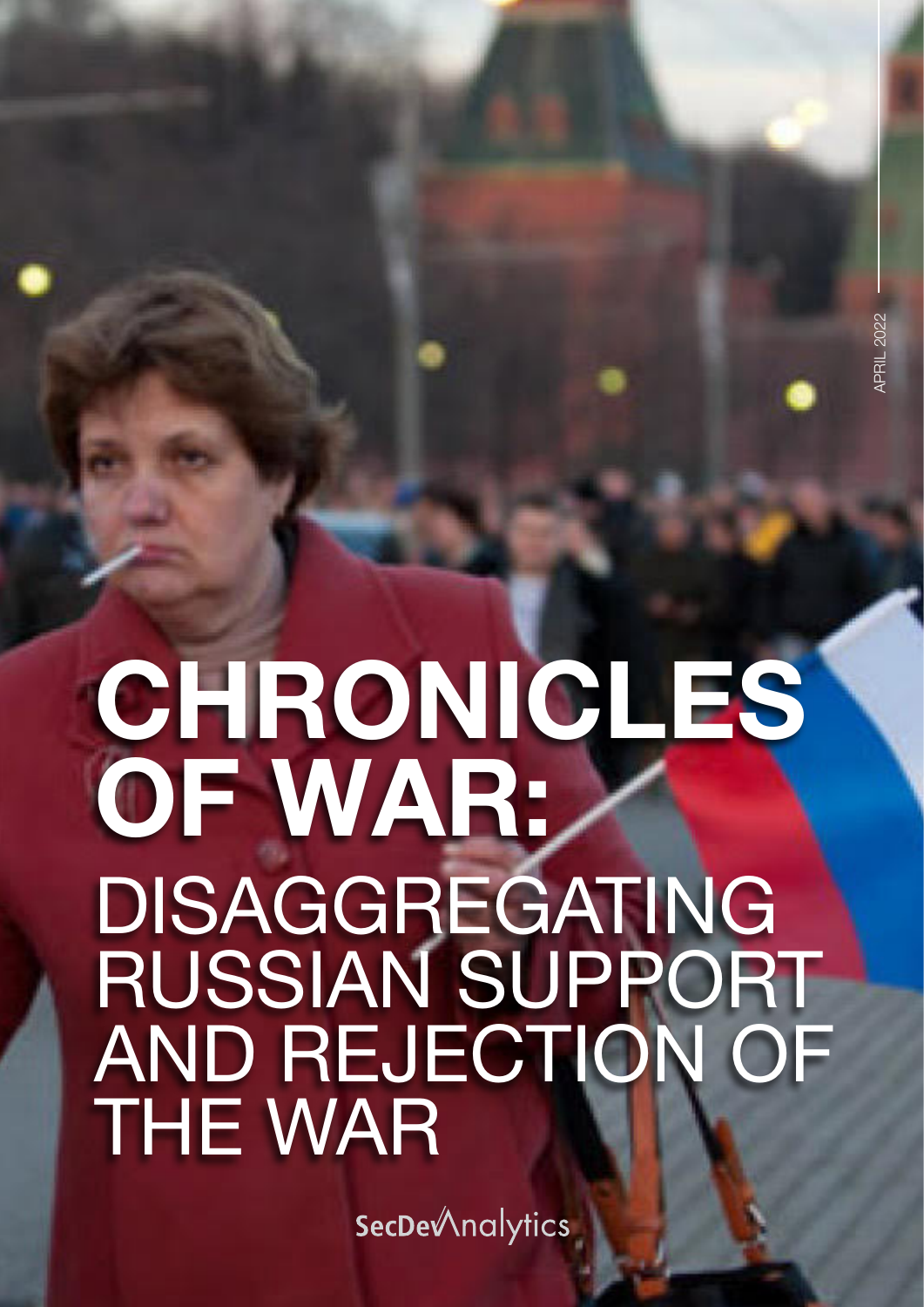## **Contents**

| A more nuanced view from independent polls 6 |
|----------------------------------------------|
|                                              |
| The effects of age and television 8          |
|                                              |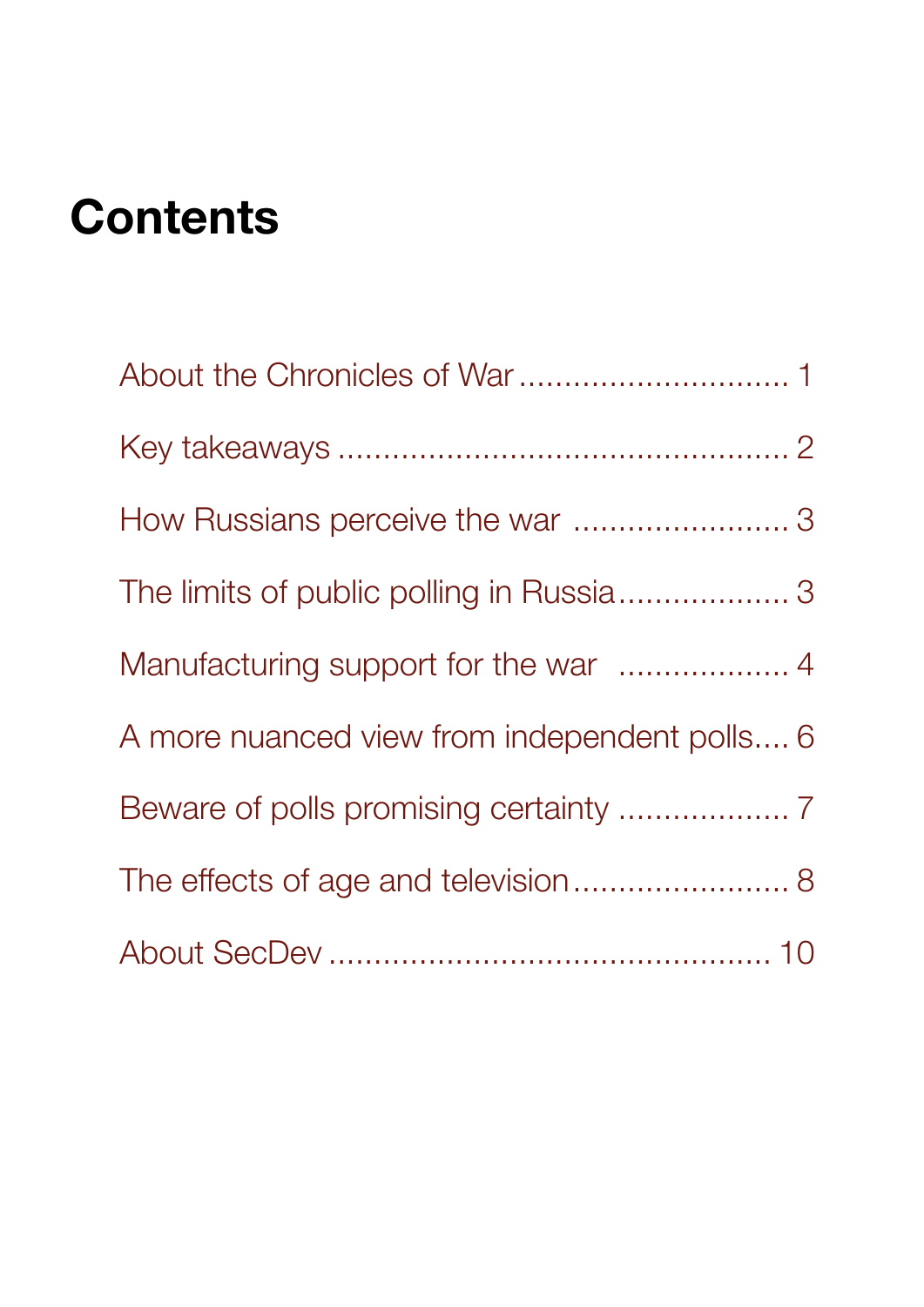<span id="page-2-0"></span>APRIL 2022

### About the Chronicles of War

The Chronicles of War is an internal SecDev research initiative designed to assess the trajectory of the Russia-Ukraine war during the first month of the war. Relying principally on open sources and key informant interviews in Ukraine and Russia, the focus is on three key areas:

- Security and safety of Ukraine's civilian nuclear infrastructure. The war in Ukraine is the first to occur within a country operating multiple civilian nuclear plants and countless civilian and medical facilities containing radiological materials.
- The cyber dimensions of the Ukraine conflict. Most conflicts now occur in five domains, including cyberspace. The escalatory use of cyberweapons could result in the invocation of NATO Article 5 provisions and pull more countries into the war.
- The perception of fighting by Russian soldiers and civilians. Successful warfighting often depends on motivated and trained troops and a supportive public. Using digital methods to listen in on soldier conversations and assess wider public sentiment, it is possible to assess the strength, organization and effectiveness of Russia's war effort.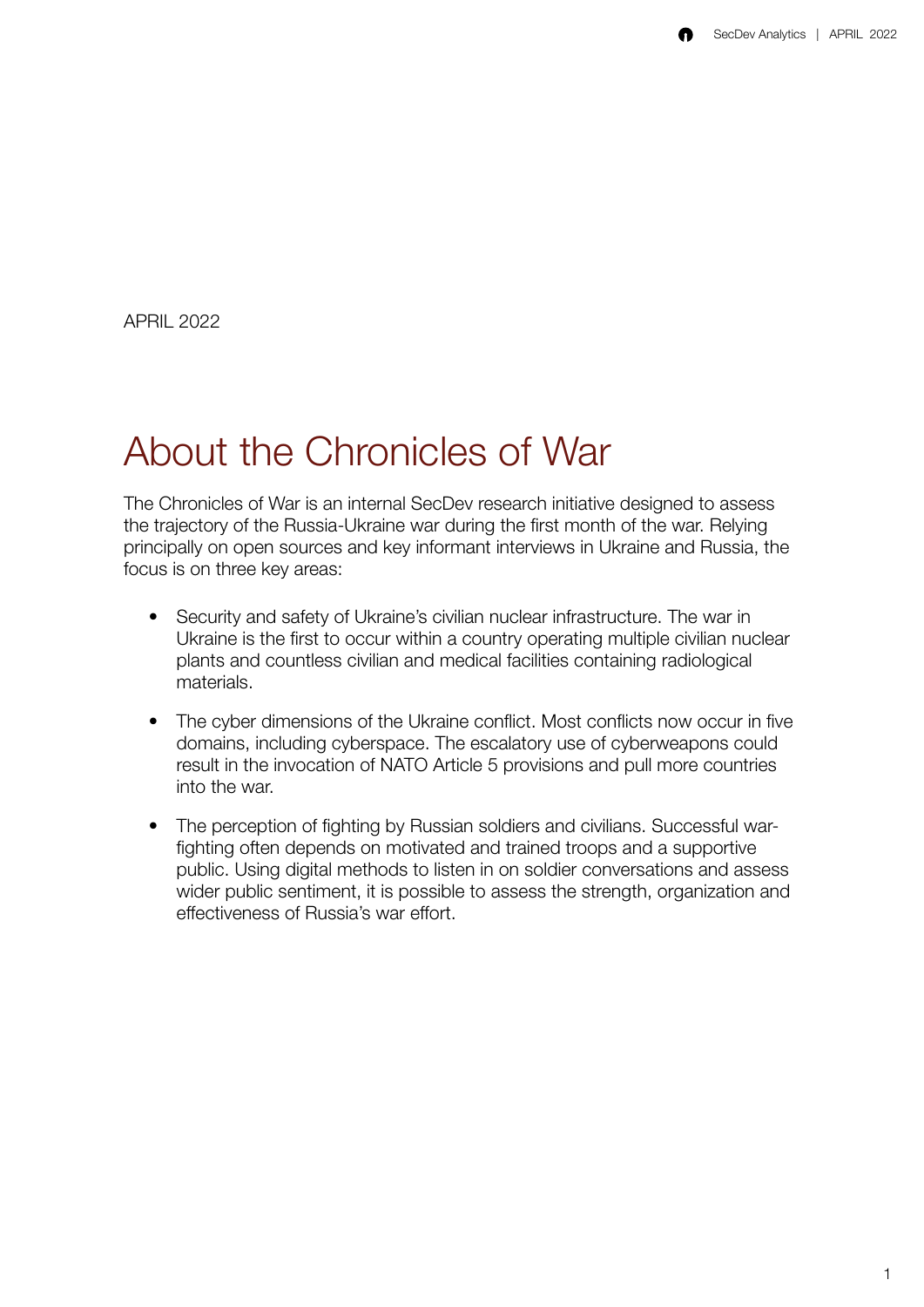### <span id="page-3-0"></span>Key takeaways

The validity and veracity of Russian polls is questionable due to high levels of state propaganda and censorship as well as biases in the ways surveys are constructed and conducted. State-administered surveys are "political technologies" used to manufacture support for official positions. Even ostensibly independent surveys are often distorted by latent uncertainties and fears among respondents.

#### Russian state-managed polling groups claim that the majority of Russians support the "special military operation" with a small number opposed. According to a mid-March 2022 government-affiliated survey, 74% of respondents support the operation (compared to 65% on February 25). Just 17% said they did not support the operation in mid-March (compared to 25% on 25 February).

#### Independent survey organizations find that while over half of Russians support the war, a significant minority are opposed.

Surveys by non-government affiliated pollsters in late February 2022 found that just 59% of respondents supported "military actions" and as many as 34% claimed to be opposed. A similar survey in mid-March 2022 found similar results: 59% in favor and 22% against.

There appears to be less support for the war online than in official public surveys of either state or non-governmental organizations. A review of 2.8 million social media posts published

between 24 February and 4 March 2022 found that the proportion of content supporting the war in Russian averaged 52% while about 30% of users spoke out against the war. The validity of these kinds of descriptive studies must be examined closely.

Online, at least, Russians are searching for terms related to "war" rather than "special operation". A review by Yandex of more than 47.5 million requests under the search-term "war in Ukraine" over a one month period in Russian. By comparison, the phrase "military special operation" generated just 83,236 hits - a difference of 570x.

Older Russians and more avid television watchers are more inclined to support the war than younger people. The highest level of support for the war occurs among Russians of retirement age (60-70 and older). Indeed, 9 out of 10 older Russians support the war. By way of comparison, more than 50% of people under 30 oppose the war. Urbanites and women are also less likely to support the war effort.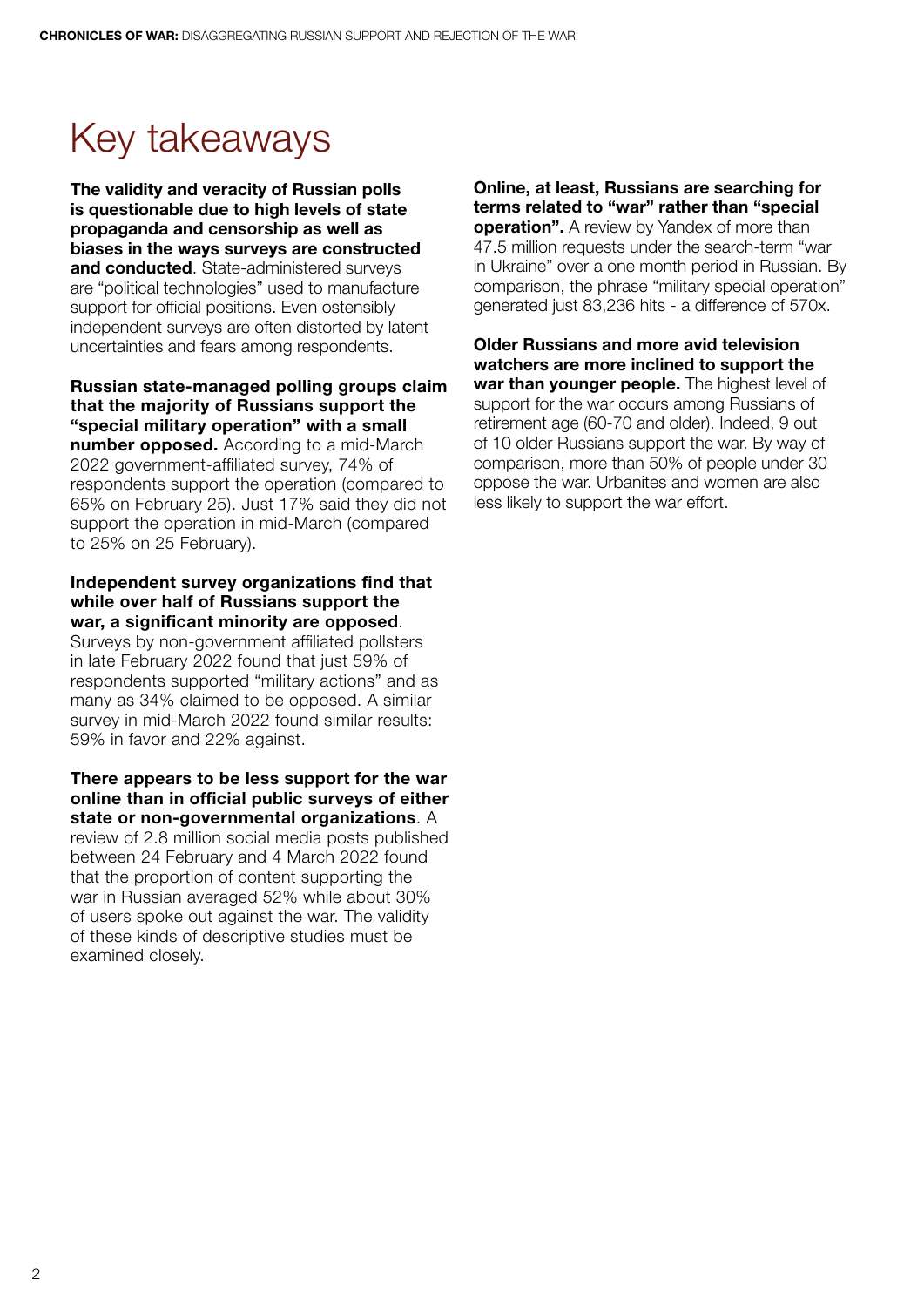### <span id="page-4-0"></span>How Russians perceive the war

The Russian government has invested considerable energy in fostering public support for the war in Ukraine. The approach has involved the ratchetingup of aggressive support among state-controlled media companies while imposing strict censorship on public dissent and banning multiple social media platforms outright. In an environment of heightened nationalist and militarist rhetoric, it is unsurprising that opposing voices are minimized. The shut-down of independent media and threat of administrative and criminal charges has clearly affected the ability of expressing alternative views to the official state line.

Russians opposed to the war in Ukraine are already facing legal consequences. The group [Network](https://t.me/NetFreedomsProject)  [Freedoms](https://t.me/NetFreedomsProject) has documented over [180](https://t.me/NetFreedomsProject/414) administrative and [seven](https://t.me/NetFreedomsProject/430) criminal cases of the state charging civilians for breaching newly introduced censorship laws. Russian security forces have acted quickly to repress public dissent in the public square and the courtroom. For example, on 23 March 2022, a court in Moscow [declared](https://www.svoboda.org/a/moskvichku-oshtrafovali-na-50-tysyach-za-plakat-fashizm-ne-proydet/31767914.html) that the poster "Fascism Will Not Pass" discredited the Russian army and fined activist Anna Krechetova, who was holding a solitary picket, 50,000 rubles.

### The limits of public polling in Russia

Predictably, a number of recent polls suggest that popular Russian support for the war effort is comparatively high. According to pro-Kremlin public opinion research centers, between [68%](https://fom.ru/Politika/14698) and [74%](https://wciom.ru/analytical-reviews/analiticheskii-obzor/specialnaja-voennaja-operacija-monitoring) of Russians support a military campaign in Ukraine. By way of contrast, independent polling groups found that between [52%](https://tazeros.com/dashboard/f30976f3-5ce8-4f9c-aa77-21836006914a) and [59%](https://russianfield.com/netvoine) of Russians support a military engagement in Ukraine. Alongside state control of the media and pervasive censorship, determining "real" levels of support for the war is a problematic task for at least seven reasons.

First, the study of public opinion during wartime is non-trivial. Societies are often extremely emotional, polarized and divided. In such situations, people may answer questions in ways they would not

under normal circumstances, and those who are undecided may be forced to take one of the presented sides.

Second, public opinion research on political issues is a very specific field of activity in Russia. It is a sensitive topic for Russia's political leadership and one of several "political technologies'' to shape attitudes toward foreign and domestic policies. Russian sociologists, then, are often implicated in the ["production"](https://mbk-news.appspot.com/sences/predvzyatost-ili-polittexnologiya/) of public opinion in Russia and routinely used as [an instrument of propaganda and](https://www.opendemocracy.net/ru/oprosy-obschestvennogo-mneniya-kak-politicheskoe-oruzhie-alyukov/)  [manipulation](https://www.opendemocracy.net/ru/oprosy-obschestvennogo-mneniya-kak-politicheskoe-oruzhie-alyukov/) of public opinion.

Third, public opinion research is monopolized by three structures. Two are controlled by the state, the All-Russian Center for the Study of Public Opinion [\(VTsIOM\)](https://wciom.ru) and the Public Opinion Foundation [\(FOM](https://fom-gk.ru)) and serve their [main customer](https://social.hse.ru/soc/fom/about_fom), the Russian presidency. The third organization is [the Levada-Center](https://www.levada.ru), one of the only independent public opinion research outfits in the country. Yet in 2016 the center was labeled a "foreign agent" after the director [criticized](https://www.rbc.ru/politics/06/09/2016/57ceaf969a79473d2c782a3d) the Russian regime.

Fourth, public opinion polling in authoritarian countries is usually problematic. People typically conceal their opinions and offer socially approved answers for fear of reprisals and or government intervention. As a result, the proportion of people approving of government policies in poll samples may be higher than what is "objectively" the case. Autocrats also welcome inflated results that show widespread support as a means of disciplining elites, demoralizing opponents, and tilting ordinary citizens' opinions in their favor.

Fifth, surveys undertaken in conditions of total media censorship and the threat of criminal prosecution for dissenting views must be treated with caution. On 4 March 2022, the Duma [adopted](https://www.svoboda.org/a/gosduma-prinyala-zakonoproekt-o-lishenii-svobody-za-feyki-pro-armiyu/31735637.html) a law imposing administrative and criminal responsibility (up to 15 years) on views criticizing activities of the Russian army in Ukraine. Further, on 22 March 2022 the Duma [adopted](https://rg.ru/2022/03/22/gosduma-priniala-zakon-o-nakazanii-za-fejki-o-dejstviiah-gosorganov-za-rubezhom.html) another law introducing similar measures of responsibility for spreading fake news about the activities of the Russian state bodies abroad. Indeed, even the term "war in Ukraine" is banned.

Sixth, there is often extremely low involvement in Russian polls. According to one [study,](https://mbk-news.appspot.com/sences/predvzyatost-ili-polittexnologiya/) only 7-10% of would-be respondents agree to participate in polls. According to Russia[n experts](https://mbk-news.appspot.com/sences/predvzyatost-ili-polittexnologiya/), the high refusal rate raises questions about the validity of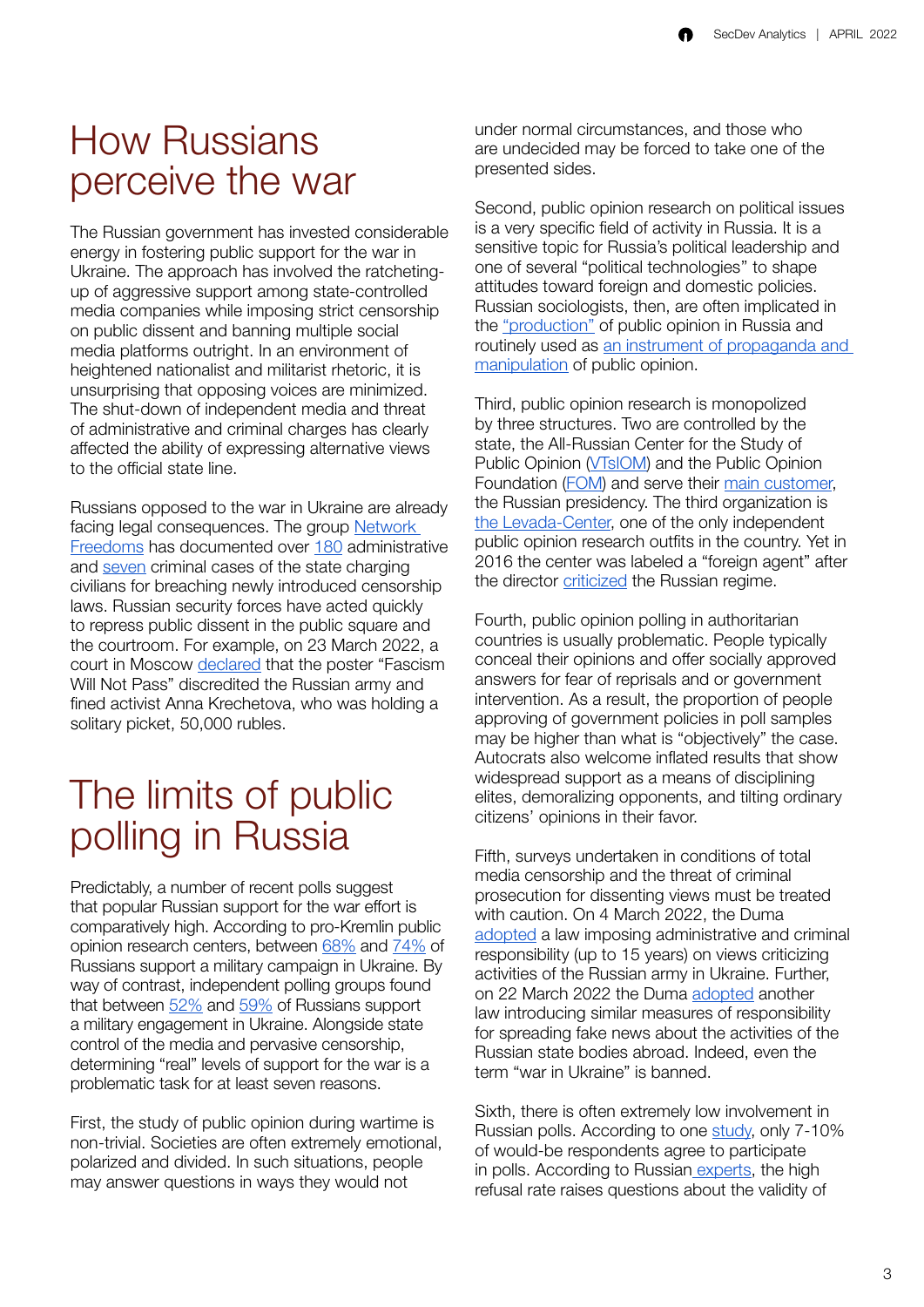<span id="page-5-0"></span>polls claiming to represent public sentiment. It may indicate that many in Russian society who have views that differ from those endorsed by the state intentionally refuse to participate out of fear of being called-out or as a political statement.

Finally, Russians generally appear to have an ambivalent attitude toward the results of public opinion polls. As in other parts of the world, there is a downward trend in Russian trust in polling

results. For example, in 2018, VTsIOM [revealed](https://wciom.ru/analytical-reviews/analiticheskii-obzor/ko-dnyu-socziologa-rossiyane-o-socziologicheskikh-oprosakh) a record high level of distrust among Russians during the entire period of the survey. They found that 37% of Russians believed that the results of opinion polls in Russia either do not fully or partially reflect the actual opinion of citizens. This compares to 14% in 2005.

### **Manufacturing** support for the war

According to official polling companies supported by the government, the overwhelming majority of Russians support the "special military operation" in Ukraine. According to these same polls, the level of support is constantly increasing. [VTsIOM](https://wciom.ru/analytical-reviews/analiticheskii-obzor/specialnaja-voennaja-operacija-monitoring) found on 17 March 2022 that 74% of Russian citizens surveyed said they "rather support" the decision

to conduct a special military operation of Russia in Ukraine (as compared to 65% on February 25). The proportion of Russians who "rather do not support" the special operation was 17% (compared to 25% on 25 February).

#### Do you support or do you not support the decision to conduct a special military operation by Russia in Ukraine?

|                           | February 25 | February 27 | March 03 | March 17 |
|---------------------------|-------------|-------------|----------|----------|
| Rather support it.        | 65%         | 68%         | 71%      | 74%      |
| Rather do not support it. | 25%         | 22%         | 21%      | 17%      |
| l can't answer that.      | 10%         | 10%         | 8%       | 9%       |

Source: **VTsIOM** 

By way of comparison, a [FOM](https://fom.ru/Politika/14698) survey on 13 March 2022 found that 68% of Russian respondents agree that the decision to conduct military operations in Ukraine "was correct" (compared

to 65% on 27 February 27). This is in contrast to the share of Russians who answered that such a decision "was wrong": just 12% said it was wrong on 13 March compared to 17% on 27 February.

#### Do you think the decision to conduct a military operation was right or wrong?

|                    | February 27 | March 06 | March 13 |
|--------------------|-------------|----------|----------|
| <b>Right</b>       | 65%         | 68%      | 68%      |
| Not right.         | 17%         | 15%      | 12%      |
| can't answer that. | 18%         | 16%      | 20%      |

Source: [FOM](https://fom.ru/Politika/14698)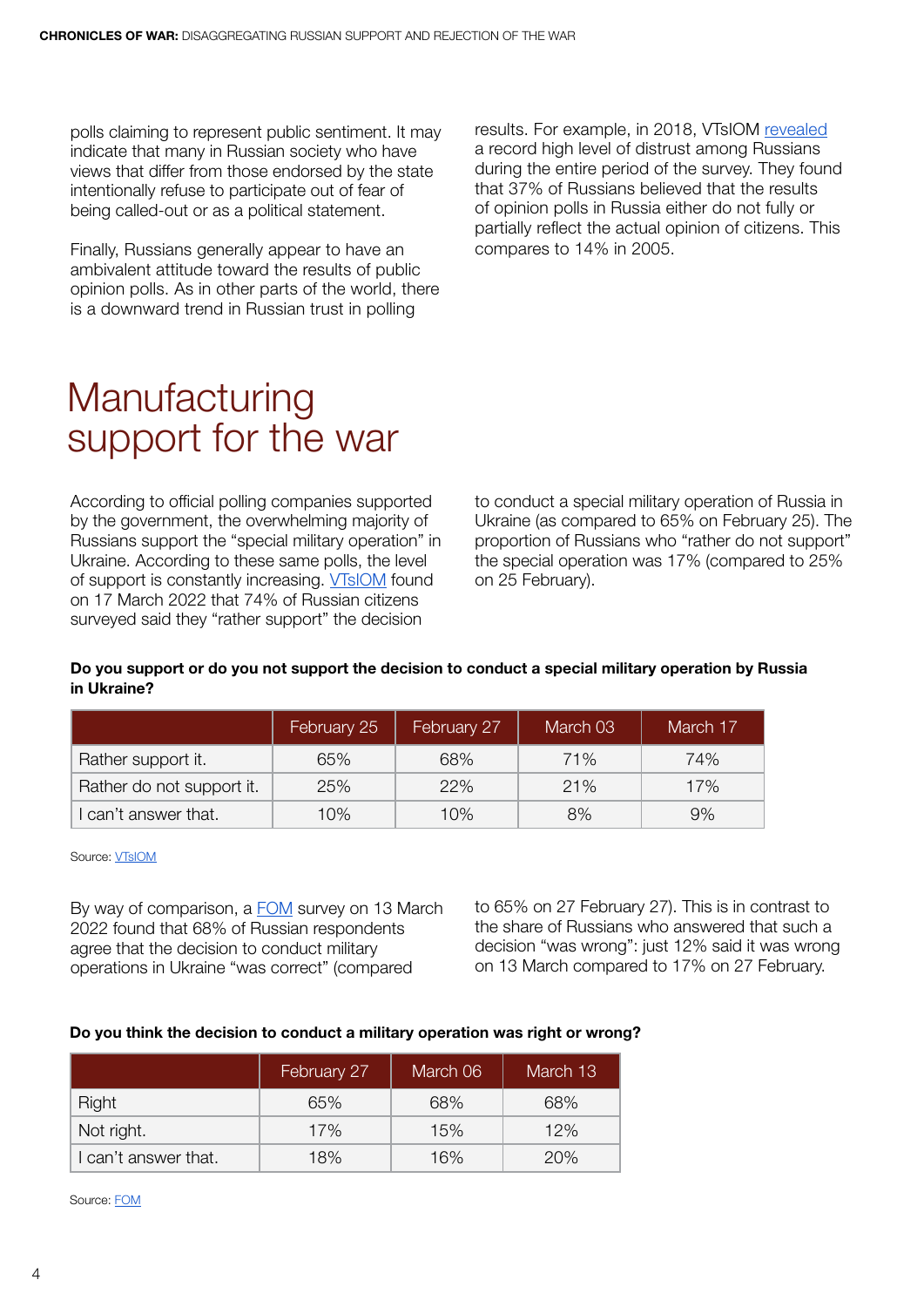There are several reasons why support for the Russian invasion of Ukraine is gathering support. For one, the [massive propaganda campaign](https://faridaily.substack.com/p/now-were-going-to-fck-them-all-whats)  [underway](https://faridaily.substack.com/p/now-were-going-to-fck-them-all-whats), combined with sharp penalties for opposition, could be yielding its desired effect. People often rally around the flag when threatened. Indeed, as a Russian political scientist recently [noted,](https://lenta.ru/news/2022/03/23/politolog/) the imposition of sanctions against Russia by western countries may also be rallying Russians to the cause. Because sanctions affect ordinary citizens, and not just Russian politicians and oligarchs, it could unify Russians rather than encourage them to blame the regime.

The apparent increase in Russian support is very likely connected to the adoption of a harsh and repressive legislation penalizing opposition to the war. Indeed, virtually any public disapproval of the military campaign in Ukraine - [including the holding](https://24tv.ua/ru/za-plakaty-bez-slov-chistye-listki-bumagi-rossii-zaderzhivajut_n1903479)  [of blank signs in public spaces](https://24tv.ua/ru/za-plakaty-bez-slov-chistye-listki-bumagi-rossii-zaderzhivajut_n1903479) - is met with highly

visible and publicized force. Fearing negative consequences, most ordinary Russians may simply be too afraid to voice their real attitudes toward the war and align with state rhetoric instead.

Intriguingly, two polls highlight the varying perceptions of the Russian war effort in Ukraine. Conducted by [VTsIOM](https://wciom.ru/analytical-reviews/analiticheskii-obzor/specialnaja-voennaja-operacija-monitoring) and [FOM](https://fom.ru/Politika/14698), they featured similar questions and were conducted a few days apart. They both emphasize support for aspects of the official line - to protect Russia, disarm Ukraine and prevent NATO expansion. However, they suggest low support for the more extreme elements of Putin's narrative, including the "deNazification" of Ukraine or the occupation and annexation of Ukraine. This may help also explain the recent shift in strategy by the Russian government toward its more narrow ambitions, including in Donbas.

|                                                                                                                                                                                                                                                         | March 17<br>(VTsIOM) | March 13<br>(FOM) |
|---------------------------------------------------------------------------------------------------------------------------------------------------------------------------------------------------------------------------------------------------------|----------------------|-------------------|
| Protect Russia, disarm Ukraine, and prevent the placement of NATO<br>military bases on its territory (VTsilOM) / Ensure the security of Russia,<br>achieve the disarmament of Ukraine and prevent the placement of NATO<br>bases on its territory (FOM) | 46%                  | 67%               |
| To change the political course of Ukraine, to cleanse it of Nazis (VTsIOM)<br>/ Change the political course of Ukraine, remove the nationalists from<br>power (FOM)                                                                                     | 19%                  | 22%               |
| Protect the population of Donbas (DNR and LNR) - (VTsIOM and FOM)                                                                                                                                                                                       | 17%                  | 51%               |
| Occupy Ukraine and annex it to Russia (VTsIOM) / Eliminate the state-<br>hood of Ukraine, annexing its territory to Russia (FOM)                                                                                                                        | 5%                   | 11%               |
| Other (VTsIOM)                                                                                                                                                                                                                                          | 7%                   | <b>NA</b>         |
| I can't answer that (VTsIOM and FOM)                                                                                                                                                                                                                    | 6%                   | 9%                |

#### What are the primary goals that Russia pursues in conducting a special military operation in Ukraine - comparing two different surveys

Sources: [VTsIOM](https://wciom.ru/analytical-reviews/analiticheskii-obzor/specialnaja-voennaja-operacija-monitoring) and [FOM](https://fom.ru/Politika/14698)

*\*These two surveys were conducted at different times and used different sampling methods. They are not to be compared as equivalent or longitudinal. Rather, they are listed side by side due to the similarity in the questions posed.*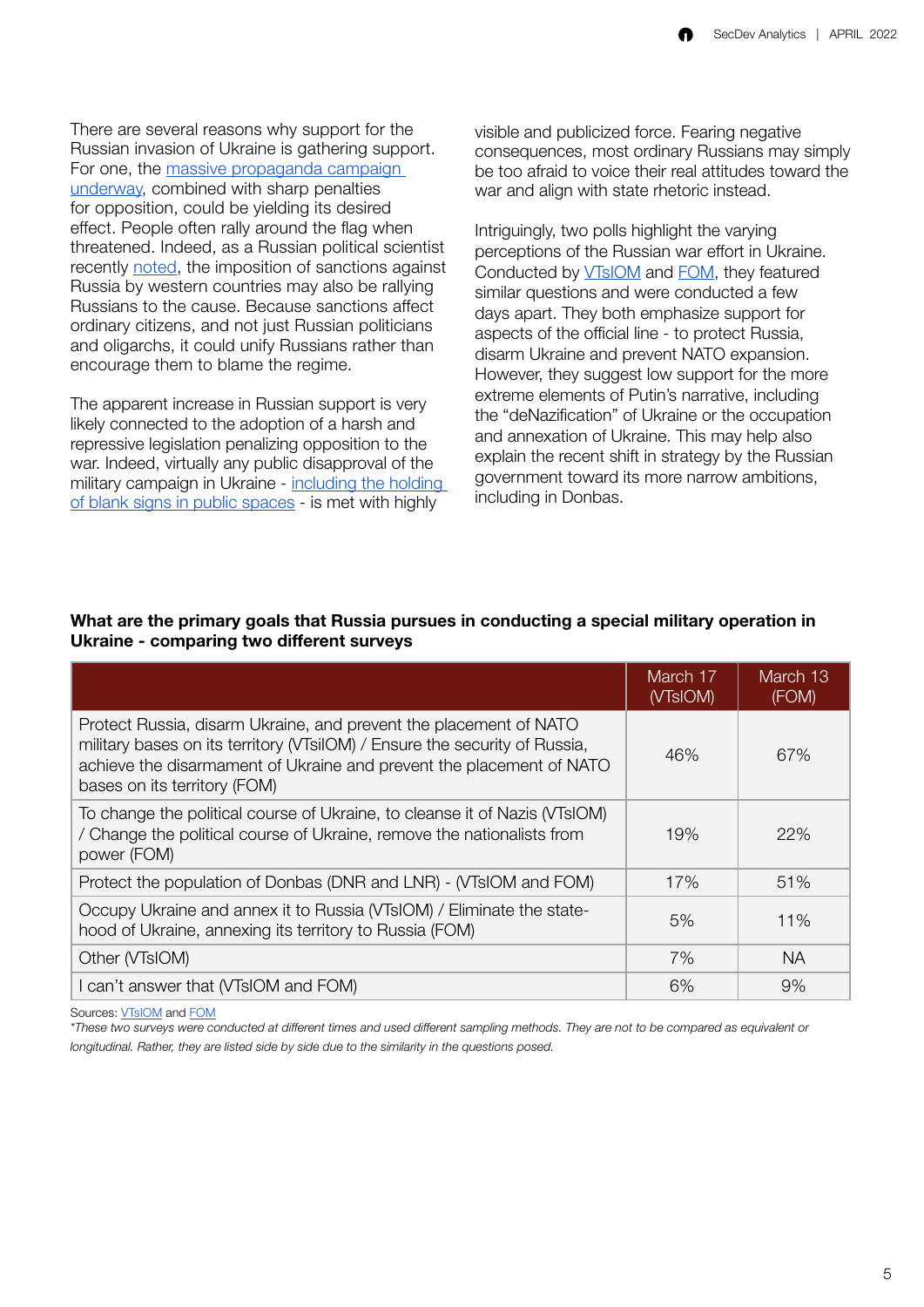### <span id="page-7-0"></span>A more nuanced view from independent polls

Given the context in which they are undertaken, even independent polls indicate majority Russian support for the war in Ukraine. Predictably, the level of support is lower than in state-administered polls. For example, polls [conducted](https://russianfield.com/netvoine) by the independent research agency Russkoe Pole on February 26-28, 2022 found that 59% of respondents supported "military actions" on the territory of Ukraine. Notably, 34% of respondents claimed to be against military incursions. Likewise, a telephone survey conducted by the ["Do the Russians want war?"](https://www.dorussianswantwar.com/en) project from 10-13 March 2022 found broadly similar results: 59% in support and 22% opposed.

Notwithstanding major efforts to restrict and reduce social media debate about the war, it is also possible to identify trends and levels of support. For example, the dynamics of pro- and anti-war statements [were](https://tazeros.com/dashboard/f30976f3-5ce8-4f9c-aa77-21836006914a) [tracked](https://tazeros.com/dashboard/f30976f3-5ce8-4f9c-aa77-21836006914a) by Tazeros data analysts who analyzed 2.8 million social media posts published between 24 February and 4 March 2022. Tazeros found that the proportion of content supporting the war in Russian averaged 52% while about 30% of users spoke out against the war. There were also variations in the types of motives shaping Russian viewpoints, as noted in the Figure below.

#### Dynamics of change in the percentage share of pro and anti-war statements in social networks



Sources: [Tazeros](https://tazeros.com/dashboard/f30976f3-5ce8-4f9c-aa77-21836006914a)

#### Main narratives in the publications of Russians in social networks related to the situation in Ukraine

| Sympathy for Ukrainians<br>30.4% | Feelings for the Russian economy<br>15.7%        | Other<br>9.3%                                     | Strengthen Russia's mi Call on the Russia<br>litary presence in Ukrai<br>ne<br>7.3% | ns to come out to<br>protests<br>5.9%       |
|----------------------------------|--------------------------------------------------|---------------------------------------------------|-------------------------------------------------------------------------------------|---------------------------------------------|
|                                  | Personal insults towards Vladimir Putin<br>14.5% | Personal insults towards the Russia<br>ns<br>8.3% |                                                                                     |                                             |
|                                  |                                                  |                                                   | Sympathy for the Russi The Joy of the Ri<br>ans se of the Dollar<br>2.5%            | 2.2%                                        |
|                                  |                                                  |                                                   | Personal insults towards<br><b>Ukrainians</b><br>2.4%                               | Impose sanctions<br>against Russia<br>3.501 |

Sources: [Tazeros](https://tazeros.com/dashboard/f30976f3-5ce8-4f9c-aa77-21836006914a)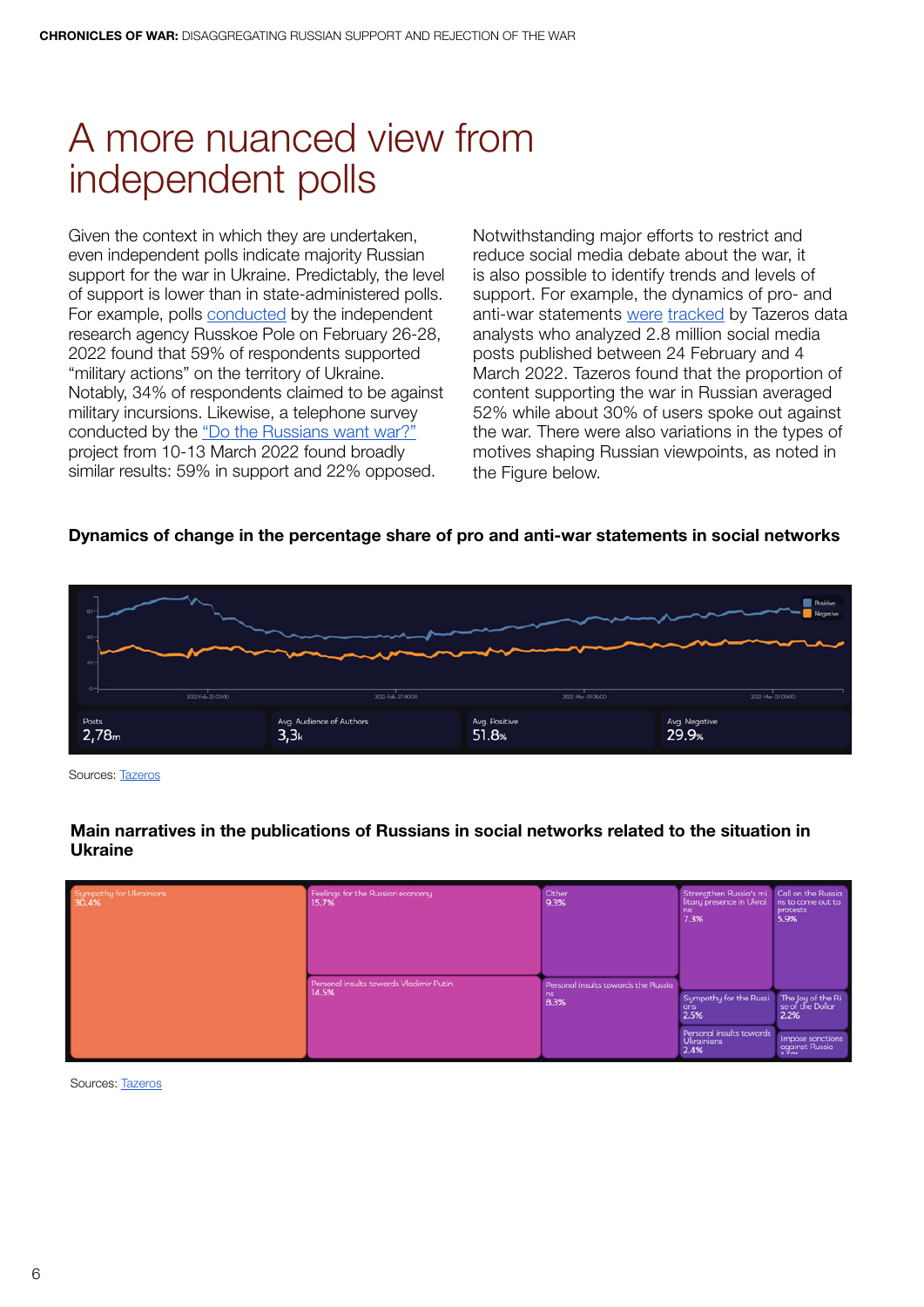<span id="page-8-0"></span>Earlier studies conducted before the outbreak of war in Ukraine suggest that the majority of Russians support the use of military force against Ukraine. One prominent example is a poll conducted between 7-15 February 2022 by the British Savanta ResCom agency (commissioned by CNN). The survey [revealed](https://comresglobal.com/polls/russians-ukrainians-poll-cnn-23-feb/) that 50% of respondents "would support Russia using force to prevent Ukraine from joining NATO" and that 36% "would support Russia using force to reunite Russia and Ukraine".

Meanwhile, a separate poll focusing on Russian attitudes toward the situation in Ukraine conducted by the Levada Center from 17-21 February 2022 [showed](https://www.levada.ru/2022/02/24/ukraina-i-donbass-2/) that the prospect of war with Ukraine frightened more than half of all respondents. Just a few days before the Russian invasion on 24 February 2022, 51 percent of those surveyed said that the prospect of war "scares them a lot" or "mostly scares them," while another 22 percent said that it "does not scare them much".

### Beware of polls promising certainty

Many survey specialists [note problems](https://www.bbc.com/russian/news-60662712) in the methodology applied by Russian surveys. A major concern relates to the terminology used in formulating questions. In surveys conducted by VTsIOM, FOM, and the "Do Russians Want War" project, the terms "special military operation" or "military operation" were used instead of "war". These former terms are common in regimecontrolled media precisely to downplay the invasion. Russkoe Polye also used the term "military operations" instead of war in its survey, although later used the term "special military operation" when publishing results.

[According](https://www.opendemocracy.net/ru/oprosy-obschestvennogo-mneniya-kak-politicheskoe-oruzhie-alyukov/) to Maxim Alyukov, a polling expert, the polling results are significantly distorted by the so-called [social desirability effect.](https://link.springer.com/article/10.1007/s11135-011-9640-9?con=17690&error=cookies_not_supported&code=d760bb19-7b9d-43d5-8db7-4a5254a91bfc) In autocratic settings such as Russia, respondents typically prefer to keep quiet about their real preferences when answering polls, especially if they disagree with the official state position. Alyukov believes that a considerable proportion of the Russian

public neither approves nor disapproves of the war, because they simply do not have a coherent or informed opinion on the matter.

Related, it is straight-forward to manipulate poll results by so-called "shaping questions", the wording of which can structure the choice of a certain answers. Alyukov has identified several other biases that cast doubt on the results of public opinion surveys:

- People who are critical of the Russian regime are less likely to participate in surveys and are therefore underrepresented in the sample;
- Even people who are critical of the government and answer the poll may elect to conceal their real preferences; and
- Some respondents who do not have a clear opinion on the war may approve of the government' s actions because of the wording of the questions or external influence from Russian media.

It is possible to test for these biases in surveys. For example, the aforementioned telephone [survey](https://www.dorussianswantwar.com/en) about how Russians perceive the current situation in Ukraine found that 63.3% of respondents affirmed that Russia was conducting a "special military operation". Yet when examining online search queries, it is clear that Russians tend to call the "war" a war. Yandex reported over 47,558,925 requests under the search-term "war in Ukraine" over a one month period. By comparison, the phrase "military special operation" generated just 83,236 hits - a difference of 570x.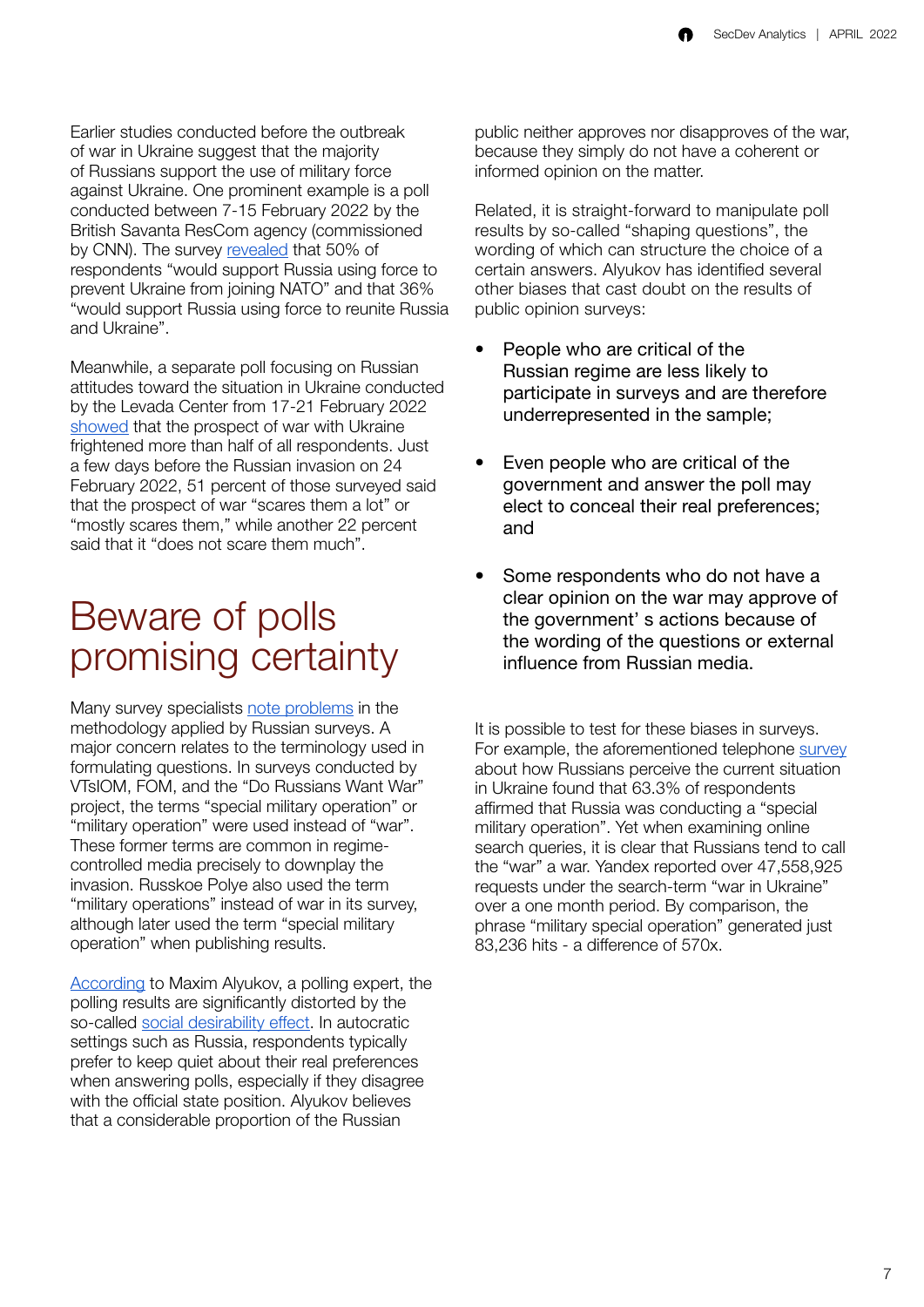#### <span id="page-9-0"></span>Comparison of the dynamics of search queries in two categories "war in Ukraine" (blue) and "military operation in Ukraine" (red)



Source: ["Do the Russians want war?"](https://www.dorussianswantwar.com/en)

Some Russian specialists are finding that survey respondents are increasingly refusing to answer direct questions. Many are also wary of disclosing their place of residence, explaining to pollsters that they do not want to go to prison for their answers. What this means is that opinion polls in Russia may no longer fully or even partially reflect real opinion and should be treated with extreme caution. If anything, they may reveal just how intimidated respondents feel.

Researchers from the "Do Russians want war" project have also singled out the effects of social desirability on survey results. In their experience, a significant number of respondents answer precisely because they fear not giving a response. When asked if they support military action (yes/ no),some respondents were given the option to refuse an answer. When provided this option, the share who declared support actually decreased by 7%. On this basis, the researchers conclude that at least 7% of Russians said they "approved" of intervention out of fear.

### The effects of age and television

Notwithstanding the many survey-related caveats noted above, findings from both government and independent polling outlets provide hints of the factors that appear to shape Russian positions on the war in Ukraine. Two variables in particular stand out - the age of respondents and their level of attachment to television as a source of information.

Specifically, the highest level of support for the war occurs among Russians of retirement age (60-70 and older). Indeed, 9 out of 10 older Russians support the war. By way of comparison, more than 50% of people under 30 oppose the war. It is worth noting that President Putin himself turns 70 in 2022 and that most members of the Security Council that approved the invasion are in a similar demographic bracket. This compares to the majority of soldiers fighting in Ukraine who are under 30.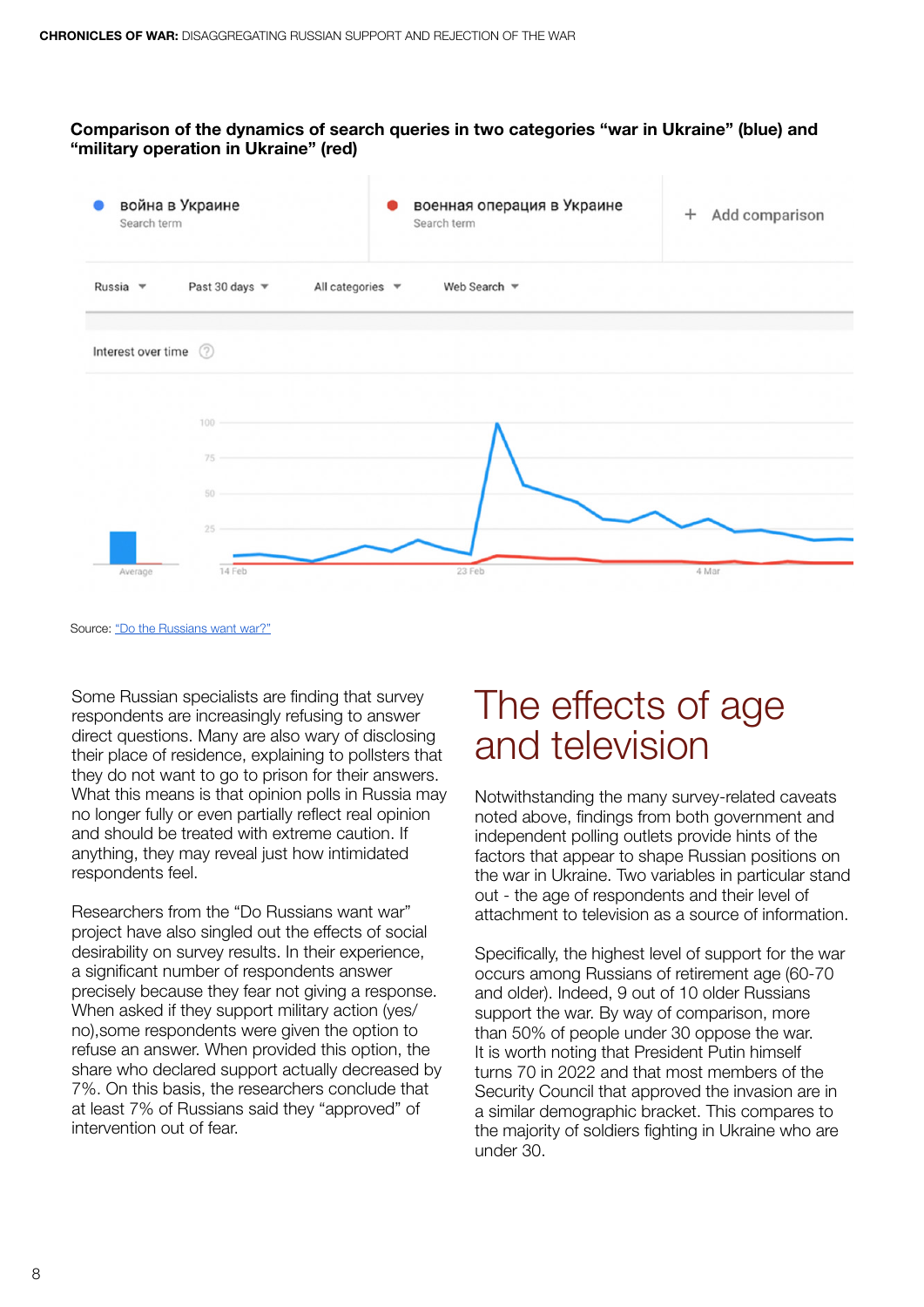What is more, there is compelling evidence that support for the war is significantly higher among Russians that watch TV on a daily basis, especially the category of respondents who have a higher level of trust in state media. Again, older Russians over 45, and especially pensioners, tend to be more avid television watchers than younger ones. The effect here, however, appears to be two-way: not only is television amplifying propaganda and war-mongering, but it is also watched more often by those who agree in advance with these stateendorsed views.

Several other demographic factors are worth signaling. For example, women tend to harbor more anti-war sentiment than men. This difference is especially evident in the 30 to 50 year bracket. What is more, residents of larger cities are less likely to support the war than those Russians living in periphery and rural settings, a widely recognized phenomenon. Mikhail Sokolov [analyzed](https://www.facebook.com/mmsokolov/posts/2016414775197668) VCIOM data and found that "If you are under 30, live in a big city, have a higher education, and don't watch TV, the probability that you do not support the actions of the Russian military is 80%". As Maksim Alyukov [notes](https://www.opendemocracy.net/ru/oprosy-obschestvennogo-mneniya-kak-politicheskoe-oruzhie-alyukov/), the political preferences of the regime's supporters are widely studied. They tend to share Soviet nostalgia and see Putin as the man who successfully led the country out of the political and economic chaos of the 1990s, and thus feel emotionally attached to the regime.



Crimean residents watch the broadcast of Russian President Vladimir Putin's annual address to the Federal Assembly, 2020 // Konstantin Mikhalchevsky. RIA Novosti. All rights reserved.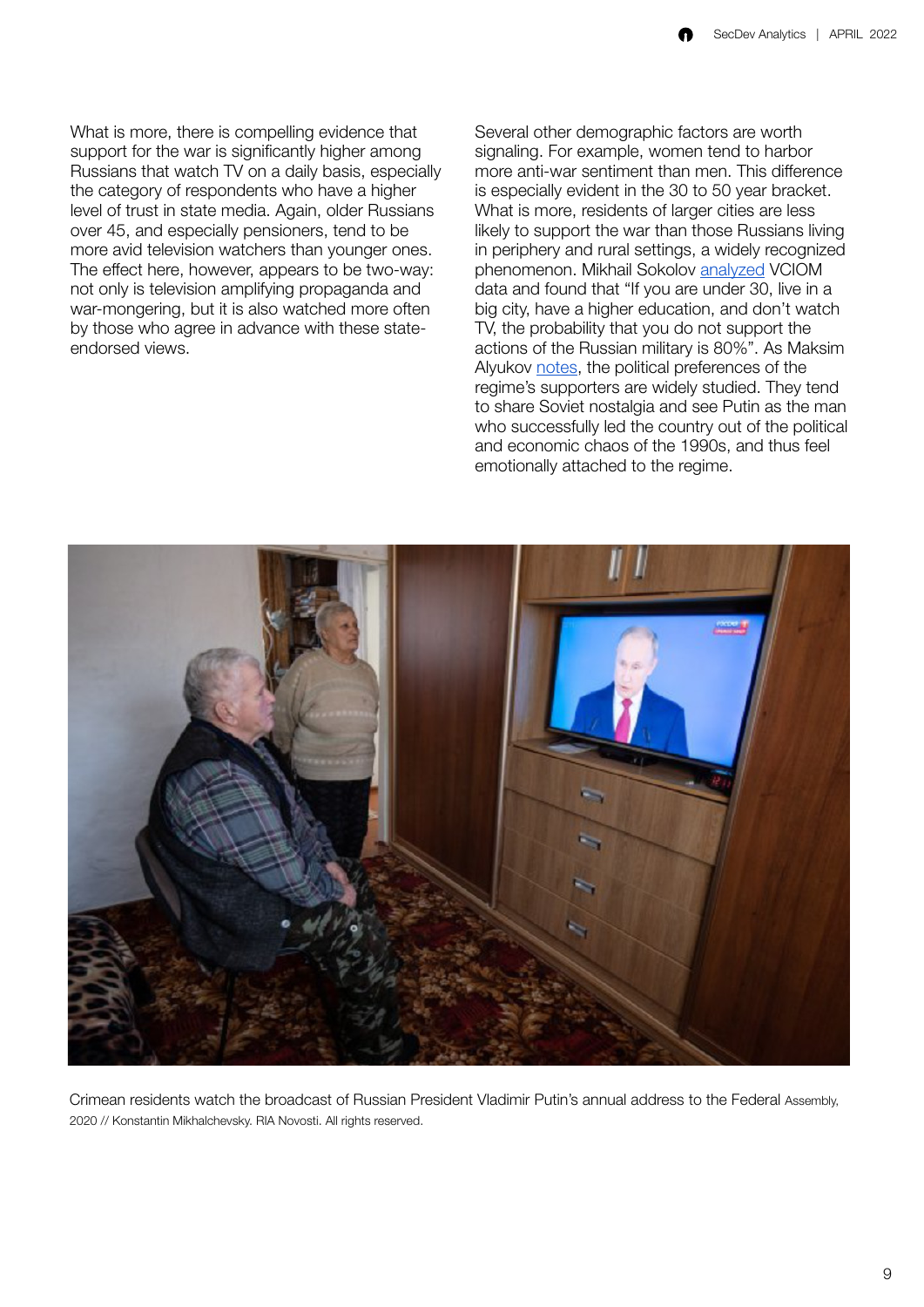### <span id="page-11-0"></span>About SecDev

SecDev is an agile research and innovation firm helping clients navigate digital-geopolitical, geospatial and geodigital risk. SecDev builds value through innovation in strategic foresight, data science and urban analytics. SecDev's team is fluent in technology, global in scope and results-oriented. SecDev empowers clients, such as national governments, technology companies and international organizations, to make informed choices that deliver value in the digital-urban age.



#### Follow us on

LInkedin - https://www.linkedin.com/company/the-secdev-group Facebook - https://www.facebook.com/secdev Twitter - https://twitter.com/secdev